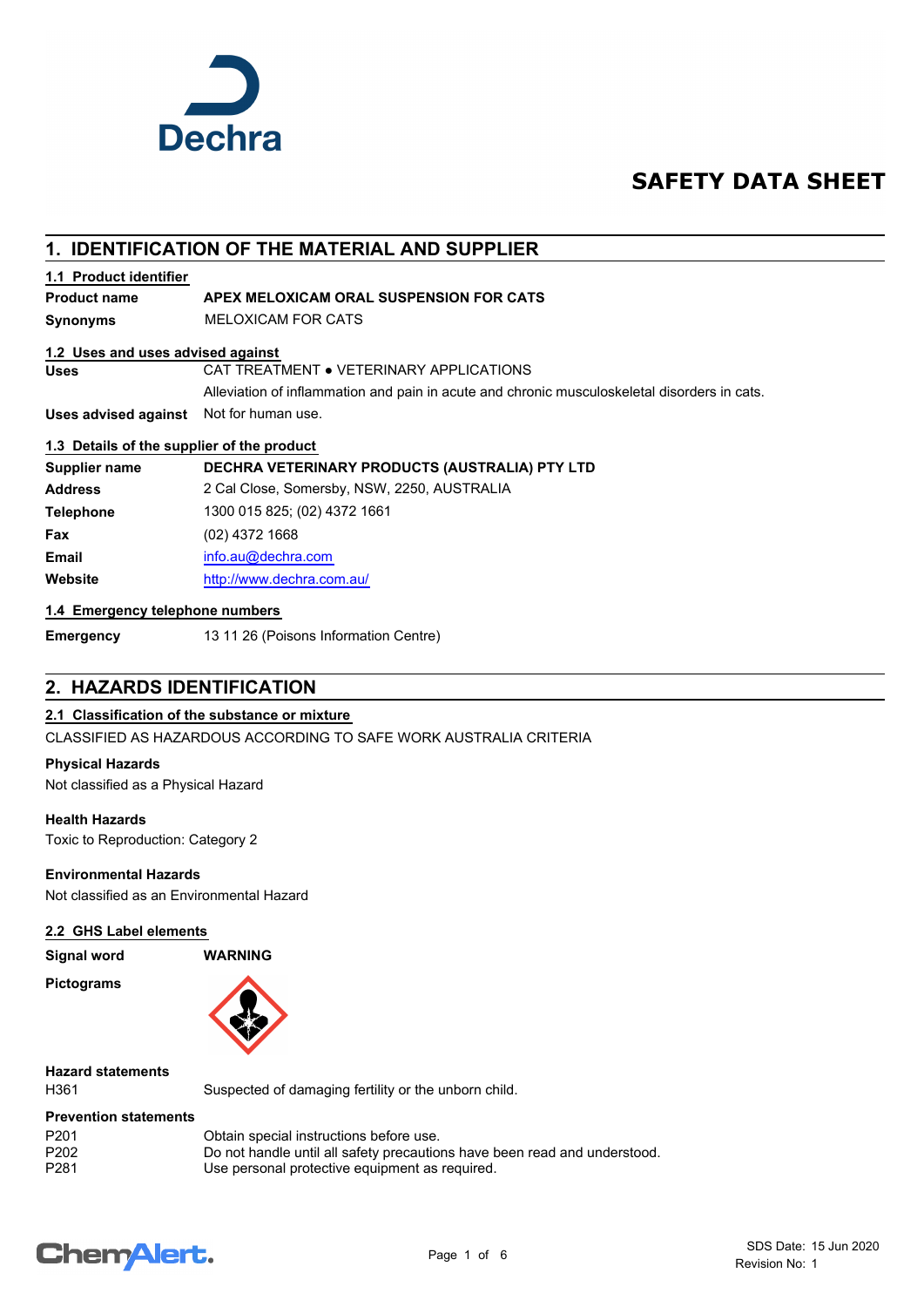#### **Response statements**

P308 + P313 IF exposed or concerned: Get medical advice/ attention.

#### **Storage statements**

P405 Store locked up.

**Disposal statements**

P501 Dispose of contents/container in accordance with relevant regulations.

#### **2.3 Other hazards**

No information provided.

## **3. COMPOSITION/ INFORMATION ON INGREDIENTS**

#### **3.1 Substances / Mixtures**

| Ingredient                | <b>CAS Number</b> | <b>EC Number</b> | Content   |
|---------------------------|-------------------|------------------|-----------|
| NON HAZARDOUS INGREDIENTS | Not Available     | Not Available    | Remainder |
| MELOXICAM                 | 71125-38-7        | 615-253-8        | 0.05%     |

## **4. FIRST AID MEASURES**

#### **4.1 Description of first aid measures**

| Eye                         | If in eyes, hold eyelids apart and flush continuously with running water. Continue flushing until advised to<br>stop by a Poisons Information Centre, a doctor, or for at least 15 minutes.                 |  |
|-----------------------------|-------------------------------------------------------------------------------------------------------------------------------------------------------------------------------------------------------------|--|
| <b>Inhalation</b>           | If inhaled, remove from contaminated area. Apply artificial respiration if not breathing.                                                                                                                   |  |
| <b>Skin</b>                 | If skin or hair contact occurs, remove contaminated clothing and flush skin and hair with running water.<br>Continue flushing with water until advised to stop by a Poisons Information Centre or a doctor. |  |
| Ingestion                   | For advice, contact a Poisons Information Centre on 13 11 26 (Australia Wide) or a doctor (at once).                                                                                                        |  |
| <b>First aid facilities</b> | Eye wash facilities should be available.                                                                                                                                                                    |  |

#### **4.2 Most important symptoms and effects, both acute and delayed**

This product is used in veterinary applications. Due to the nature of use, adverse health effects are not anticipated with normal use. Refer to medical doctor/specialist for advice regarding adverse side effects.

#### **4.3 Immediate medical attention and special treatment needed**

Treat symptomatically.

## **5. FIRE FIGHTING MEASURES**

#### **5.1 Extinguishing media**

Use an extinguishing agent suitable for the surrounding fire.

#### **5.2 Special hazards arising from the substance or mixture**

Non flammable. May evolve carbon oxides and hydrocarbons when heated to decomposition. May evolve nitrogen oxides and sulphur oxides when heated to decomposition.

#### **5.3 Advice for firefighters**

Treat as per requirements for surrounding fires. Evacuate area and contact emergency services. Remain upwind and notify those downwind of hazard. Wear full protective equipment including Self Contained Breathing Apparatus (SCBA) when combating fire. Use waterfog to cool intact containers and nearby storage areas.

#### **5.4 Hazchem code**

None allocated.

## **6. ACCIDENTAL RELEASE MEASURES**

#### **6.1 Personal precautions, protective equipment and emergency procedures**

Wear Personal Protective Equipment (PPE) as detailed in section 8 of the SDS.

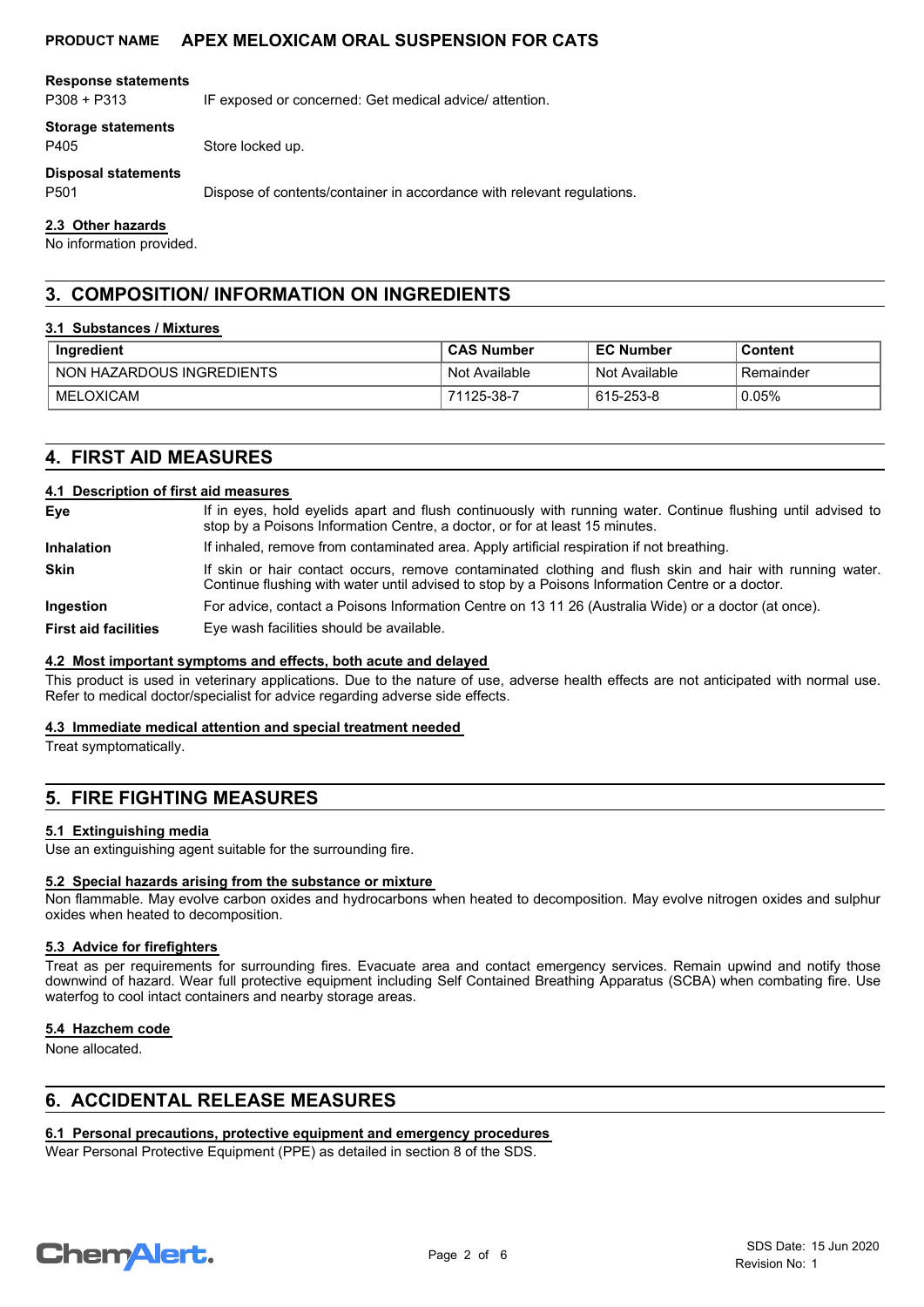#### **6.2 Environmental precautions**

Prevent product from entering drains and waterways.

#### **6.3 Methods of cleaning up**

Contain spillage, then cover / absorb spill with non-combustible absorbent material (vermiculite, sand, or similar), collect and place in suitable containers for disposal.

#### **6.4 Reference to other sections**

See Sections 8 and 13 for exposure controls and disposal.

# **7. HANDLING AND STORAGE**

#### **7.1 Precautions for safe handling**

Before use carefully read the product label. Use of safe work practices are recommended to avoid eye or skin contact and inhalation. Observe good personal hygiene, including washing hands before eating. Prohibit eating, drinking and smoking in contaminated areas.

#### **7.2 Conditions for safe storage, including any incompatibilities**

Store in a cool, dry, well marked area, removed from incompatible substances, foodstuffs and other drugs. Storage areas and containers should be clearly marked for drug holding, protected from light, freezing or physical damage and tightly sealed when not in use. Keep out of reach of children. Store below 30°C.

#### **7.3 Specific end uses**

No information provided.

# **8. EXPOSURE CONTROLS / PERSONAL PROTECTION**

#### **8.1 Control parameters**

#### **Exposure standards**

No exposure standards have been entered for this product.

#### **Biological limits**

No biological limit values have been entered for this product.

#### **8.2 Exposure controls**

Avoid inhalation. Use in well ventilated areas. **Engineering controls**

#### **PPE**

**Eye / Face** When using large quantities or where heavy contamination is likely, wear splash-proof goggles. **Hands** Wear PVC or rubber gloves. **Body** Wear coveralls. **Respiratory** Where an inhalation risk exists, wear a Type A (Organic vapour) respirator.



# **9. PHYSICAL AND CHEMICAL PROPERTIES**

## **9.1 Information on basic physical and chemical properties**

| Appearance              | <b>OPAQUE PALE YELLOW LIQUID</b> |
|-------------------------|----------------------------------|
| <b>Odour</b>            | <b>SLIGHT ODOUR</b>              |
| <b>Flammability</b>     | <b>NON FLAMMABLE</b>             |
| <b>Flash point</b>      | <b>NOT RELEVANT</b>              |
| <b>Boiling point</b>    | <b>NOT AVAILABLE</b>             |
| <b>Melting point</b>    | <b>NOT AVAILABLE</b>             |
| <b>Evaporation rate</b> | <b>NOT AVAILABLE</b>             |
| рH                      | 3.0 to 4.0 (Neat)                |
| <b>Vapour density</b>   | <b>NOT AVAILABLE</b>             |
| <b>Specific gravity</b> | 1.1                              |
| Solubility (water)      | <b>INSOLUBLE</b>                 |

# **ChemAlert.**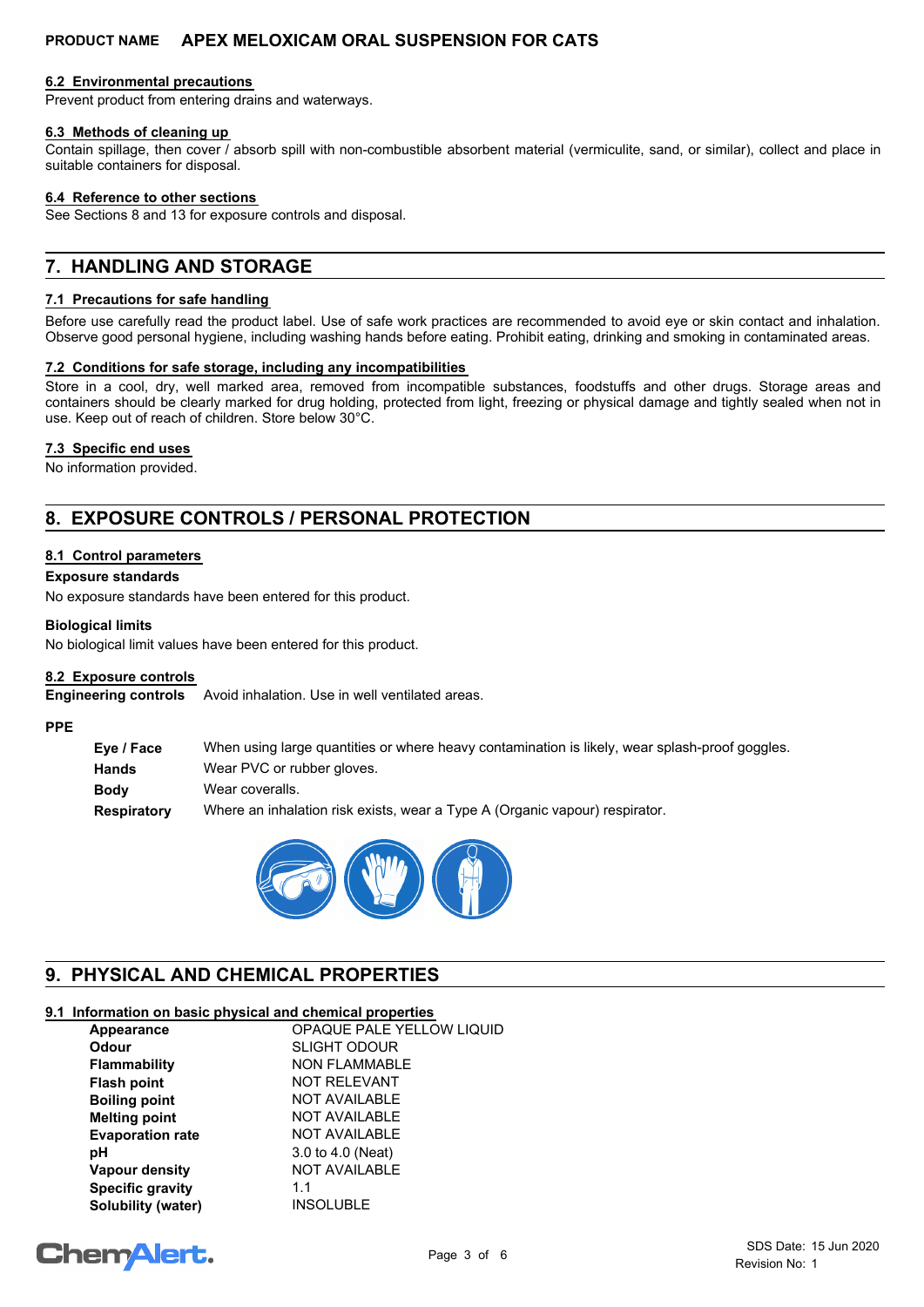#### **9.1 Information on basic physical and chemical properties**

| Vapour pressure                  | <b>NOT AVAILABLE</b> |
|----------------------------------|----------------------|
| <b>Upper explosion limit</b>     | <b>NOT RELEVANT</b>  |
| <b>Lower explosion limit</b>     | <b>NOT RELEVANT</b>  |
| <b>Partition coefficient</b>     | <b>NOT AVAILABLE</b> |
| <b>Autoignition temperature</b>  | <b>NOT AVAILABLE</b> |
| <b>Decomposition temperature</b> | <b>NOT AVAILABLE</b> |
| <b>Viscosity</b>                 | <b>NOT AVAILABLE</b> |
| <b>Explosive properties</b>      | <b>NOT AVAILABLE</b> |
| <b>Oxidising properties</b>      | <b>NOT AVAILABLE</b> |
| <b>Odour threshold</b>           | <b>NOT AVAILABLE</b> |

## **10. STABILITY AND REACTIVITY**

#### **10.1 Reactivity**

Carefully review all information provided in sections 10.2 to 10.6.

#### **10.2 Chemical stability**

Stable under recommended conditions of storage.

#### **10.3 Possibility of hazardous reactions**

Polymerization is not expected to occur.

#### **10.4 Conditions to avoid**

Avoid heat, sparks, open flames and other ignition sources.

#### **10.5 Incompatible materials**

Incompatible with oxidising agents (e.g. hypochlorites), acids (e.g. nitric acid) and alkalis (e.g. sodium hydroxide).

#### **10.6 Hazardous decomposition products**

May evolve carbon oxides and hydrocarbons when heated to decomposition.

## **11. TOXICOLOGICAL INFORMATION**

#### **11.1 Information on toxicological effects**

| <b>Acute toxicity</b>              | This product is used in veterinary applications. Use safe work practices to avoid eye contact, prolonged skin<br>contact and ingestion. Refer to medical doctor/specialist for advice regarding adverse side effects. May be<br>harmful if swallowed. Ingestion may result in gastrointestinal irritation, nausea, vomiting, abdominal pain,<br>diarrhoea, and in some cases peptic ulceration and severe gastrointestinal bleeding. |
|------------------------------------|--------------------------------------------------------------------------------------------------------------------------------------------------------------------------------------------------------------------------------------------------------------------------------------------------------------------------------------------------------------------------------------------------------------------------------------|
| <b>Skin</b>                        | Contact may result in irritation, redness, pain and rash.                                                                                                                                                                                                                                                                                                                                                                            |
| Eye                                | Contact may result in irritation, lacrimation, pain and redness.                                                                                                                                                                                                                                                                                                                                                                     |
| <b>Sensitisation</b>               | Not classified as causing skin or respiratory sensitisation.                                                                                                                                                                                                                                                                                                                                                                         |
| <b>Mutagenicity</b>                | Not classified as a mutagen.                                                                                                                                                                                                                                                                                                                                                                                                         |
| Carcinogenicity                    | Not classified as a carcinogen.                                                                                                                                                                                                                                                                                                                                                                                                      |
| <b>Reproductive</b>                | Suspected of damaging fertility or the unborn child. Meloxicam may cross the placenta and be excreted in<br>breast milk.                                                                                                                                                                                                                                                                                                             |
| STOT - single<br>exposure          | Not classified as causing organ damage from single exposure. However, high level exposure may result in<br>headache, nausea and respiratory tract irritation.                                                                                                                                                                                                                                                                        |
| <b>STOT</b> - repeated<br>exposure | Not classified as causing organ damage from repeated exposure.                                                                                                                                                                                                                                                                                                                                                                       |
| <b>Aspiration</b>                  | Not classified as causing aspiration.                                                                                                                                                                                                                                                                                                                                                                                                |

## **12. ECOLOGICAL INFORMATION**

## **12.1 Toxicity**

No information provided.

#### **12.2 Persistence and degradability**

No information provided.

# **ChemAlert.**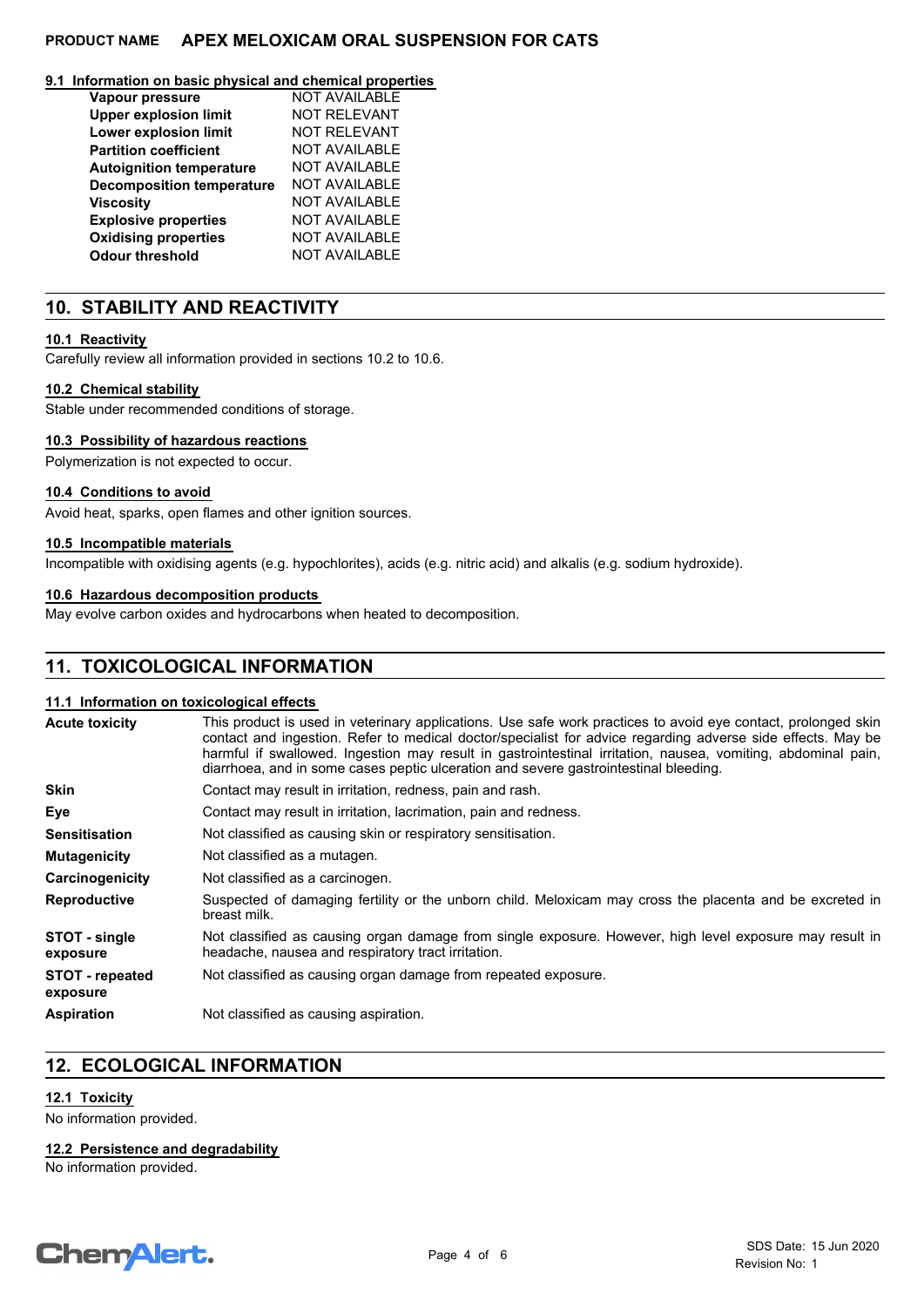#### **12.3 Bioaccumulative potential**

No information provided.

#### **12.4 Mobility in soil**

No information provided.

#### **12.5 Other adverse effects**

No information provided.

## **13. DISPOSAL CONSIDERATIONS**

#### **13.1 Waste treatment methods**

Return to manufacturer/supplier where possible. For small amounts, bury in approved landfill site. Contact the manufacturer/supplier for additional information (if required). **Waste disposal**

**Legislation** Dispose of in accordance with relevant local legislation.

## **14. TRANSPORT INFORMATION**

## **NOT CLASSIFIED AS A DANGEROUS GOOD BY THE CRITERIA OF THE ADG CODE, IMDG OR IATA**

|                                     | <b>LAND TRANSPORT (ADG)</b> | <b>SEA TRANSPORT (IMDG / IMO)</b> | AIR TRANSPORT (IATA / ICAO) |
|-------------------------------------|-----------------------------|-----------------------------------|-----------------------------|
| 14.1 UN Number                      | None allocated.             | None allocated.                   | None allocated.             |
| 14.2 Proper<br><b>Shipping Name</b> | None allocated.             | None allocated.                   | None allocated.             |
| 14.3 Transport<br>hazard class      | None allocated.             | None allocated.                   | None allocated.             |
| 14.4 Packing Group                  | None allocated.             | None allocated.                   | None allocated.             |

#### **14.5 Environmental hazards**

Not a Marine Pollutant

#### **14.6 Special precautions for user**

**Hazchem code** None allocated.

## **15. REGULATORY INFORMATION**

|                           | 15.1 Safety, health and environmental regulations/legislation specific for the substance or mixture                                                                                                                                                          |  |
|---------------------------|--------------------------------------------------------------------------------------------------------------------------------------------------------------------------------------------------------------------------------------------------------------|--|
| Poison schedule           | Classified as a Schedule 4 (S4) Standard for the Uniform Scheduling of Medicines and Poisons (SUSMP).                                                                                                                                                        |  |
| <b>APVMA Numbers</b>      | 83287                                                                                                                                                                                                                                                        |  |
| <b>Classifications</b>    | Safework Australia criteria is based on the Globally Harmonised System (GHS) of Classification and<br>Labelling of Chemicals.                                                                                                                                |  |
| <b>Inventory listings</b> | <b>AUSTRALIA: AICS (Australian Inventory of Chemical Substances)</b><br>All components are listed on AICS, or are exempt.<br><b>UNITED STATES: TSCA (US Toxic Substances Control Act)</b><br>All components are listed on the TSCA inventory, or are exempt. |  |

## **16. OTHER INFORMATION**

WORKPLACE CONTROLS AND PRACTICES: Unless a less toxic chemical can be substituted for a hazardous substance, ENGINEERING CONTROLS are the most effective way of reducing exposure. The best protection is to enclose operations and/or provide local exhaust ventilation at the site of chemical release. Isolating operations can also reduce exposure. Using respirators or protective equipment is less effective than the controls mentioned above, but is sometimes necessary. **Additional information**

> RESPIRATORS: In general the use of respirators should be limited and engineering controls employed to avoid exposure. If respiratory equipment must be worn ensure correct respirator selection and training is undertaken. Remember that some respirators may be extremely uncomfortable when used for long periods. The use of air powered or air supplied respirators should be considered where prolonged or repeated use is necessary.